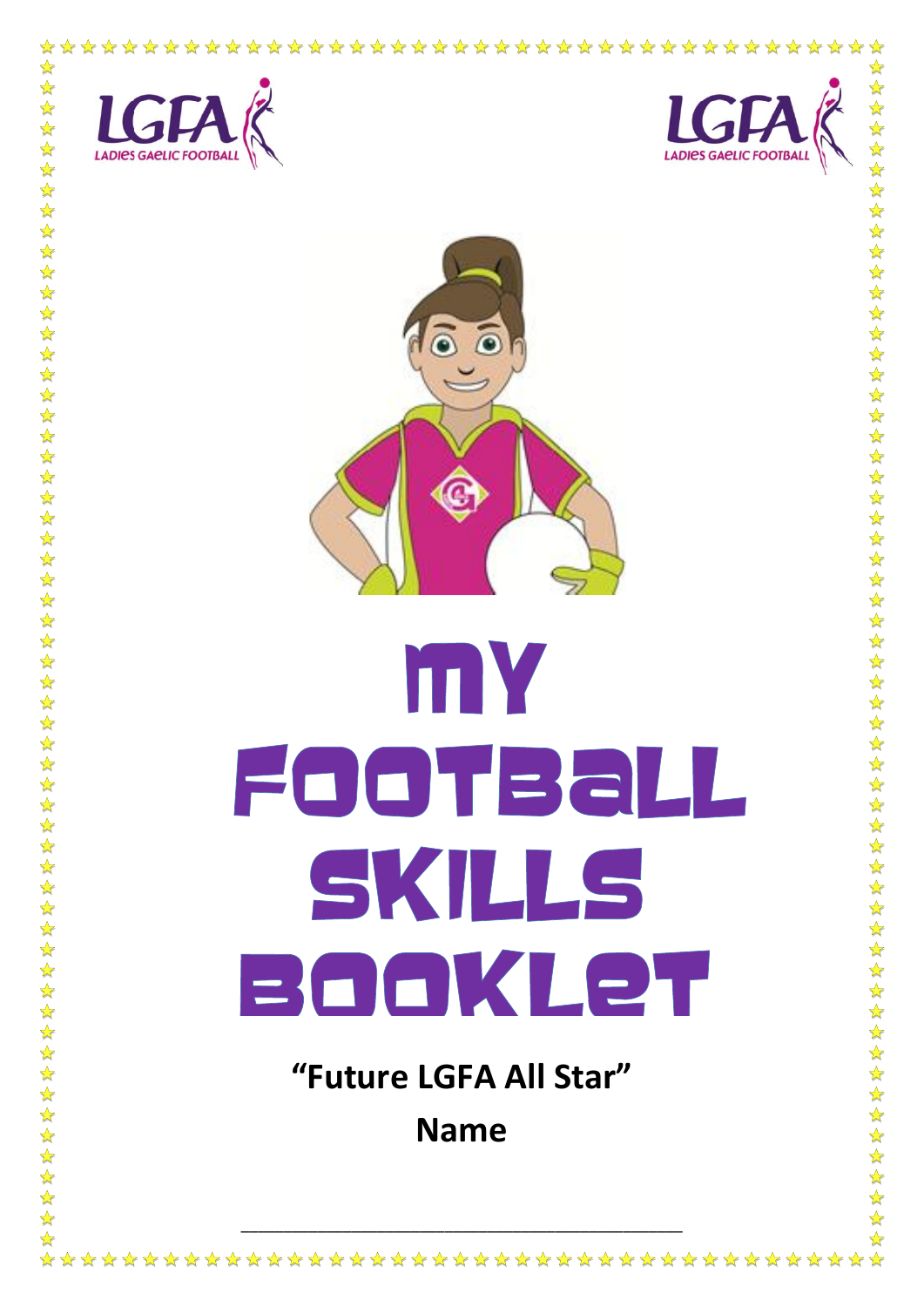# Welcome!

### *Hello,*

☆

☆  $\frac{1}{2}$ 

 $\frac{1}{\sqrt{2}}$ 

外外外外外

2524

2524

 $\frac{1}{\sqrt{2}}$ 50 50  $\frac{1}{\sqrt{2}}$  $\frac{1}{2}$ 

外外  $\frac{1}{2}$ 

琴琴琴琴琴琴琴琴

华琴琴

 $\sum_{i=1}^{n}$  $\frac{1}{2}$  $\frac{1}{2}$  $\frac{1}{2}$  $\frac{1}{\sqrt{2}}$ 

5555

55年

 $\frac{1}{\sqrt{2}}$  $\frac{1}{\sqrt{2}}$  $\frac{1}{\sqrt{2}}$ 

25年  $\frac{1}{\sqrt{2}}$  $\frac{1}{2}$ 55年

 $-\frac{\Sigma}{\Sigma}$  $\frac{\lambda}{\lambda}$ ☆

*Welcome to our LGFA Gaelic Football Skills Club Booklet!* 

# *What does this booklet do?*

 *This booklet will help you with practicing your skills at home and track your progress while training with your local Ladies Football team* 

## *What is involved?*

- *Practice 1 different Skill, 5 days a week for 8 Weeks*
- *Log your practice*
- *Bring your football skills booklet to your weekly coaching sessions and the Coaches will give you feedback to help with your progress*

## *What do you need?*

- *A ball, any kind or size will do!!!*
- *A wall or a partner (Parent, Guardian, brother or sister!)*
- *10 minutes of your time per day!*

# *Role of the parent/guardian?*

- *Encourage*
- *Support*
- *Assist (if possible) and sign off on practice*

# *What you get when you complete all your tasks?*

 *All players who take part and try their very best will get a Medal and a Certificate of Completion* 

# BEST OF LUCK! YOU CAN DO IT!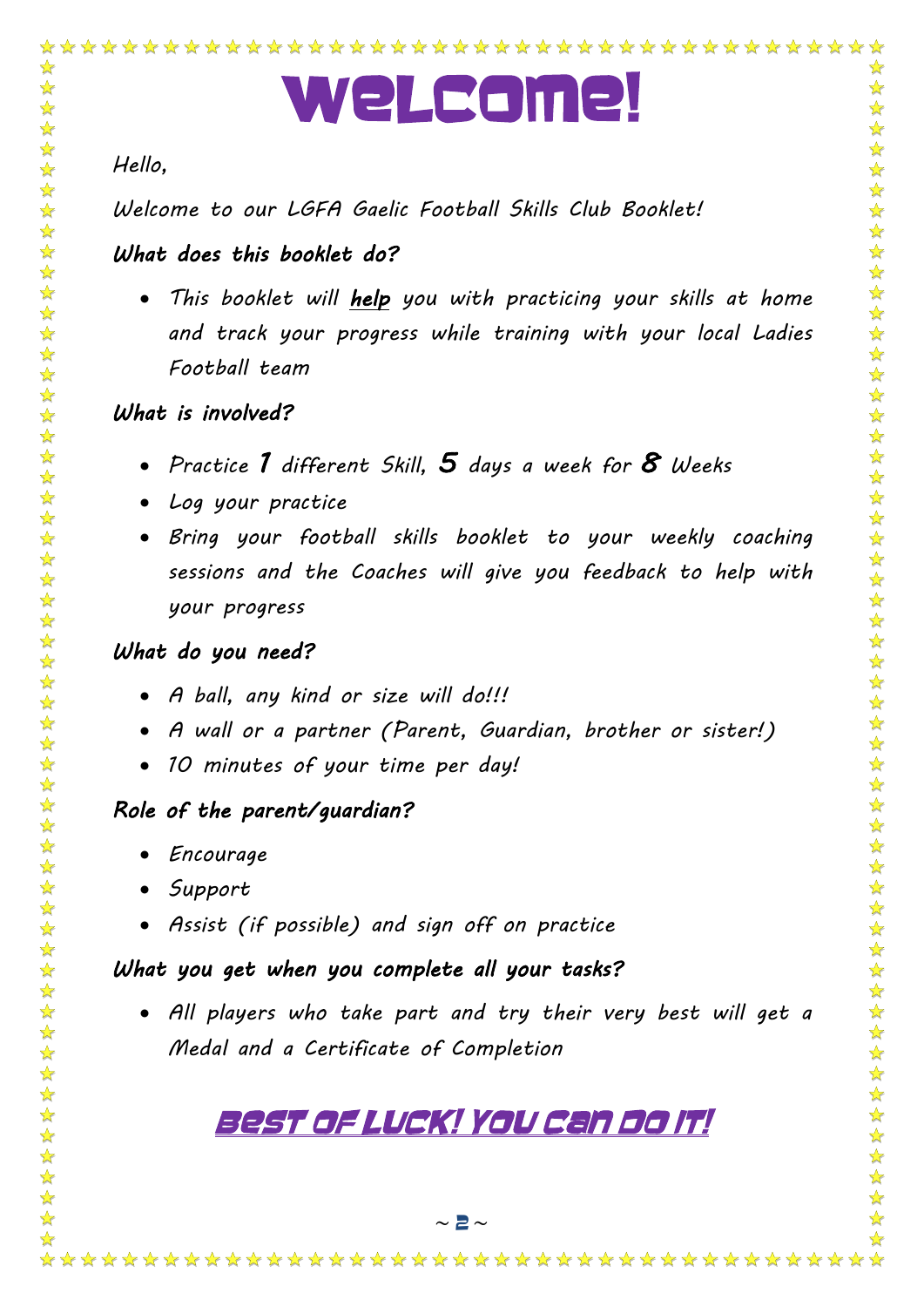☆

 $\frac{1}{\sqrt{2}}$ 

经经济

25 24 24

琴琴琴

经公

公众公众公众公众公众公众公众

# 'OUR PRACTICE CHART - WEEK 182

*PARENT/GUARDIAN Tick box ( ) when practice complete and sign your name*



\*\*\*\*\*\*\*\*\*\*\*\*\*\*\*\*\*\*\*\*\*\*\*\*\*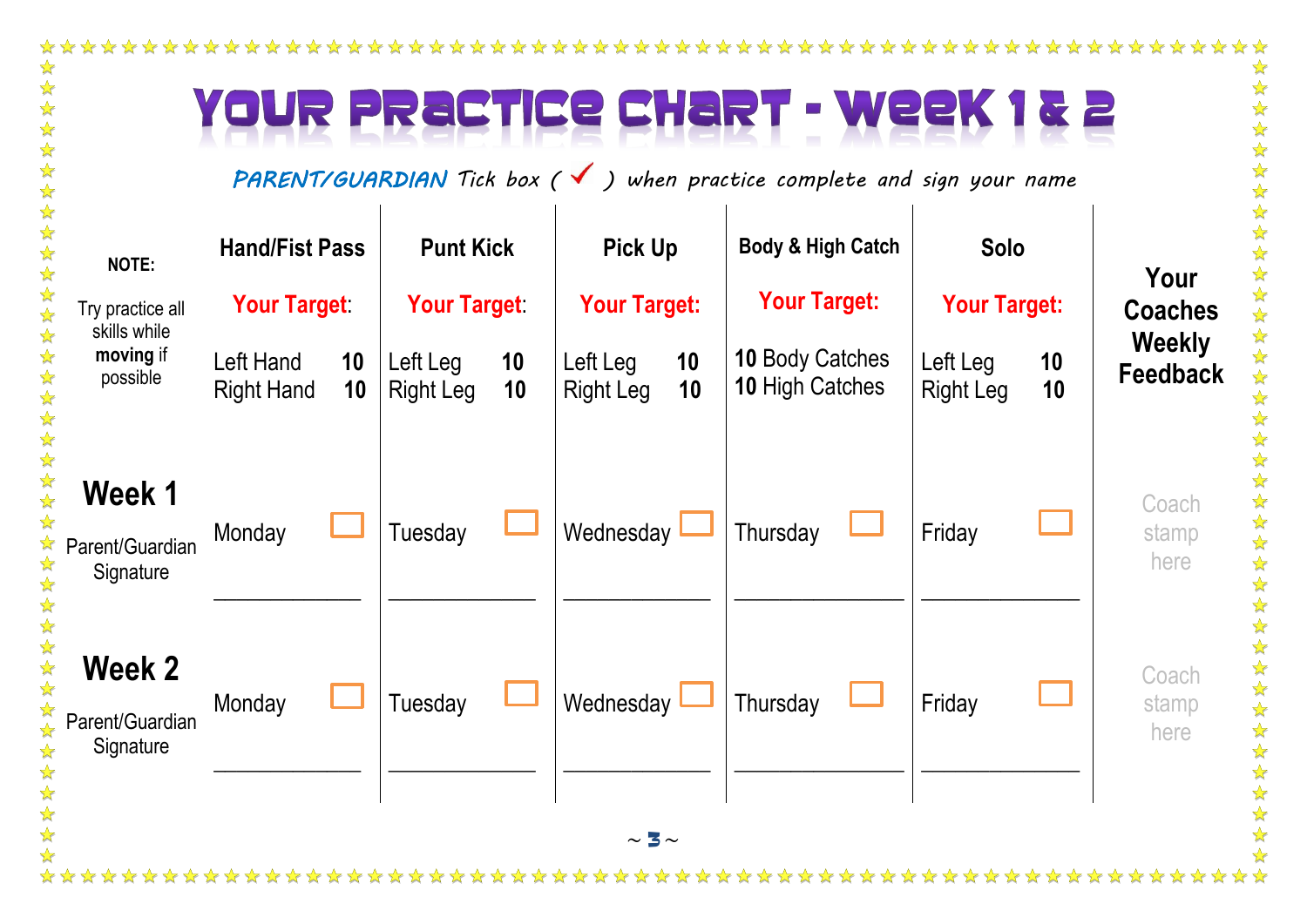☆

 $\frac{1}{\sqrt{2}}$ 

外外外

# YOUR PRACTICE CHART - WEEK 3 & 4

*PARENT/GUARDIAN Tick box ( ) when practice complete and sign your name*

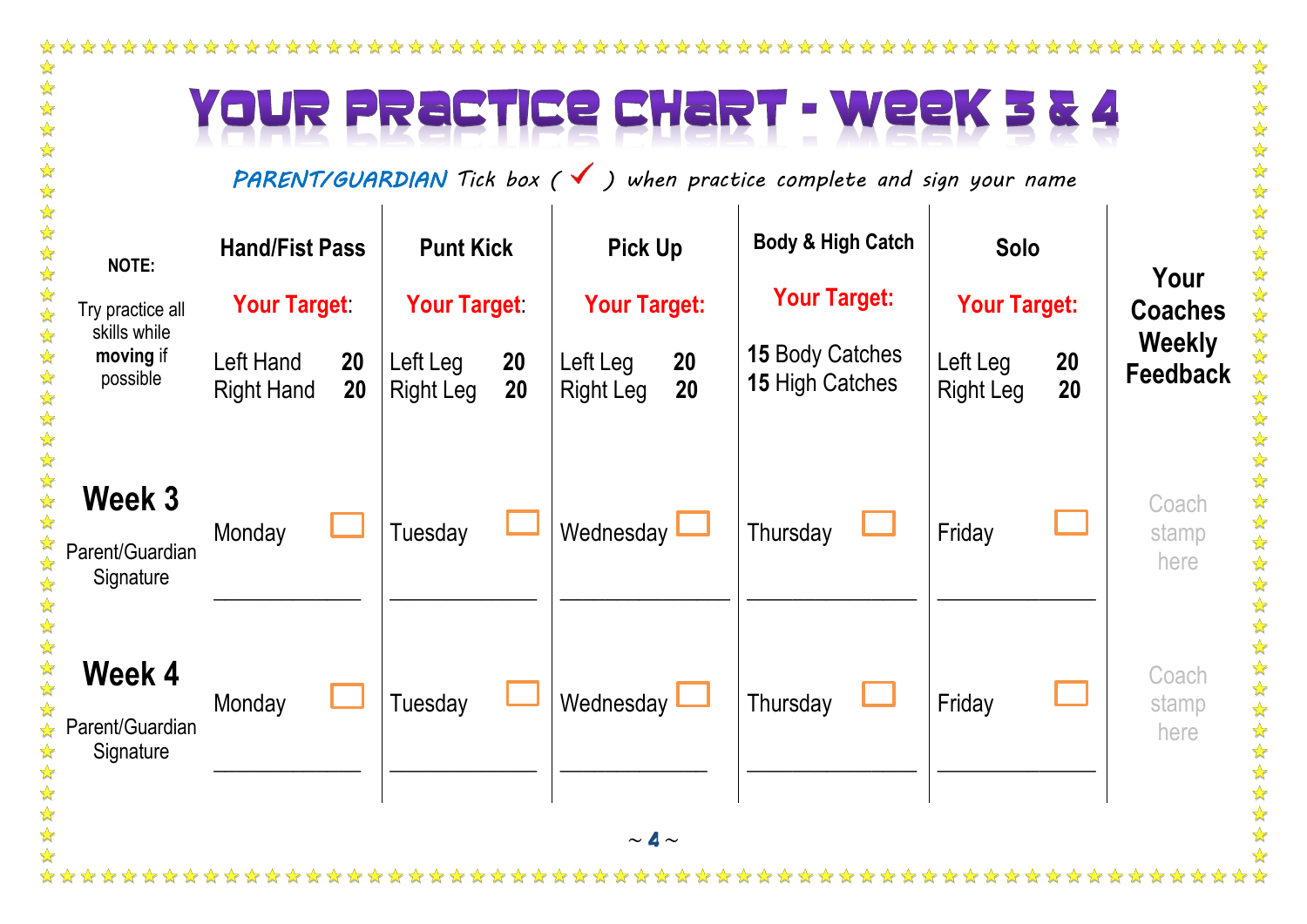### 

#### **CHART - Week UR PRACTICE**  $\mathbf{z}$   $\mathbf{s}$  $\Box$

\*\*\*\*\*\*\*\*

*PARENT/GUARDIAN Tick box ( ) when practice complete and sign your name*

| NOTE:<br>Try practice all<br>skills while<br>moving if<br>possible | <b>NEW!</b><br><b>Hand/Fist Pass &amp;</b><br><b>Punt Kick</b><br><b>Your Target</b><br>Left Leg<br>10<br>10<br>Right Leg | <b>NEW!</b><br><b>Pick Up &amp; Hook</b><br><b>Kick</b><br><b>Your Target:</b><br>10<br>Left Leg<br>Right Leg<br>10 | Body &<br><b>High Catch</b><br><b>Your Target:</b><br>20 Body Catches<br>20 High Catches | <b>Solo</b><br><b>Your Target:</b><br>Left Leg<br>20<br>20<br><b>Right Leg</b><br>Solo with right leg<br>then solo with left<br>while moving | <b>NEW!</b><br><b>Block</b><br><b>Your Target</b><br>10 blocks<br>Need partner | Your<br><b>Coaches</b><br><b>Weekly</b><br><b>Feedback</b> |
|--------------------------------------------------------------------|---------------------------------------------------------------------------------------------------------------------------|---------------------------------------------------------------------------------------------------------------------|------------------------------------------------------------------------------------------|----------------------------------------------------------------------------------------------------------------------------------------------|--------------------------------------------------------------------------------|------------------------------------------------------------|
| Week 5<br>Parent/Guardian<br>Signature                             | Monday                                                                                                                    | Tuesday                                                                                                             | Wednesday                                                                                | Thursday                                                                                                                                     | Friday                                                                         | Coach<br>stamp<br>here                                     |
| Week 6<br>Parent/Guardian<br>Signature                             | Monday                                                                                                                    | Tuesday                                                                                                             | Wednesday                                                                                | Thursday                                                                                                                                     | Friday                                                                         | Coach<br>stamp<br>here                                     |
|                                                                    |                                                                                                                           |                                                                                                                     | $\sim$ 5 $\sim$                                                                          |                                                                                                                                              |                                                                                |                                                            |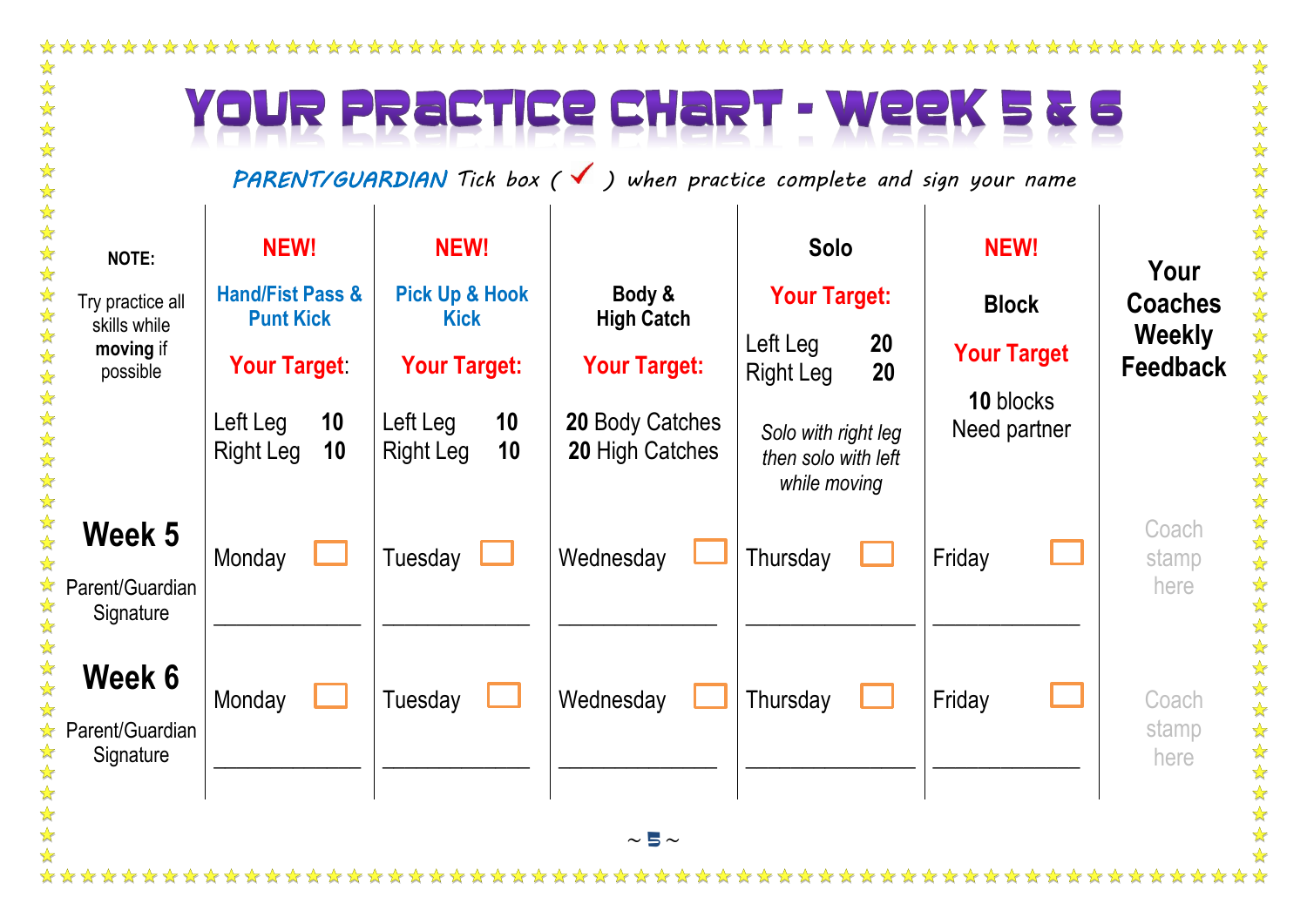#### 

# YOUR PRACTICE CHART - WEEK  $xz$

*PARENT/GUARDIAN Tick box ( ) when practice complete and sign your name*

|                                               | <b>NEW!</b>                                     |          | <b>NEW!</b>                              |                        | <b>NEW!</b>                        |  | <b>Solo</b>                                             |              | <b>Block</b>              |  |                                 |  |
|-----------------------------------------------|-------------------------------------------------|----------|------------------------------------------|------------------------|------------------------------------|--|---------------------------------------------------------|--------------|---------------------------|--|---------------------------------|--|
| <b>NOTE:</b>                                  | <b>Hand/Fist Pass &amp;</b><br><b>Punt Kick</b> |          | <b>Pick Up &amp; Hook</b><br><b>Kick</b> |                        | Body &<br><b>High Catch</b>        |  | <b>Your Target:</b>                                     |              | <b>Your Target</b>        |  | Your                            |  |
| Try practice all<br>skills while<br>moving if | <b>Your Target</b>                              |          | <b>Your Target:</b>                      |                        | <b>Your Target:</b>                |  | Left Leg<br><b>Right Leg</b>                            | $25\,$<br>25 | 20 blocks<br>Need partner |  | <b>Coaches</b><br><b>Weekly</b> |  |
| possible                                      | Left Leg<br><b>Right Leg</b>                    | 20<br>20 | Left Leg<br><b>Right Leg</b>             | <b>20</b><br><b>20</b> | 25 Body Catches<br>25 High Catches |  | Change feet<br>Solo left then solo<br>with right moving |              |                           |  | Feedback                        |  |
| Week 7<br>Parent/Guardian<br>Signature        | Monday                                          |          | Tuesday                                  | └                      | Wednesday                          |  | Thursday                                                |              | Friday                    |  | Coach<br>stamp<br>here          |  |
| Week 8<br>Parent/Guardian<br>Signature        | Monday                                          |          | Tuesday                                  |                        | Wednesday                          |  | Thursday                                                |              | Friday                    |  | Coach<br>stamp<br>here          |  |
| A A A A A A A                                 |                                                 |          |                                          |                        | $\sim$ 6 $\sim$                    |  |                                                         |              |                           |  |                                 |  |

女女女女女女女女女女女女女女女女女女 计数据数据数据数据数据数据数据数据数据 Coach Coach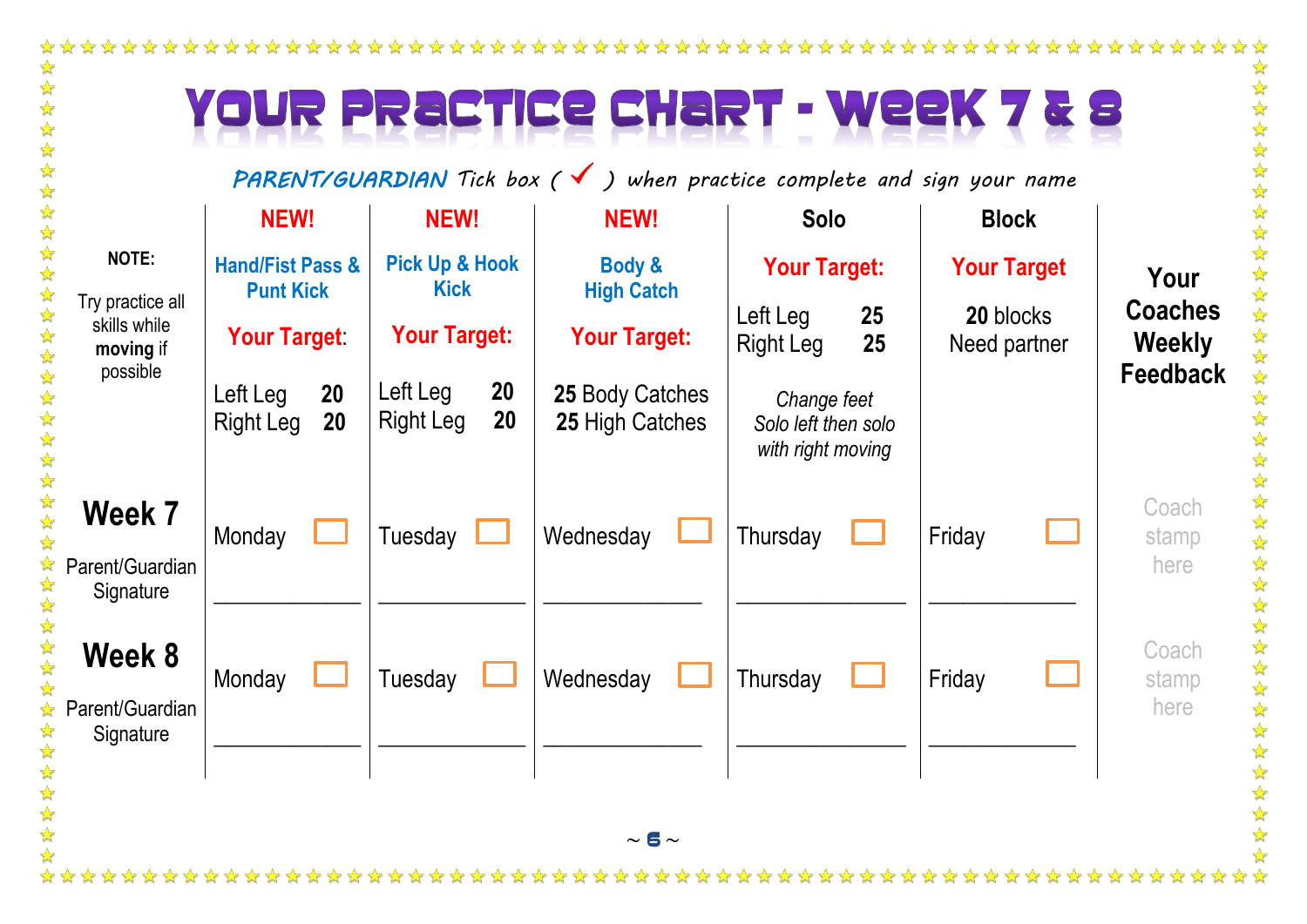☆☆☆☆☆☆☆☆☆☆☆☆☆☆☆☆☆☆☆☆☆☆☆☆☆☆☆☆☆☆☆☆☆☆☆☆☆

|                     | What is my head<br>doing?          | Where are my hands?                                                                                                                                                                                                                                                     | What are my feet doing?                                                                                                                |
|---------------------|------------------------------------|-------------------------------------------------------------------------------------------------------------------------------------------------------------------------------------------------------------------------------------------------------------------------|----------------------------------------------------------------------------------------------------------------------------------------|
| Hand / Fist<br>pass | Face target<br>Keep eye on<br>ball | Place ball in one hand about waist<br>$\bullet$<br>high. Keep it Steady!<br>Use open palm or Form fist with other<br>$\bullet$<br>hand, keep arm straight, draw back<br>and forward to hit ball.<br>Follow through with pass                                            | Step forward with same leg<br>as hand with ball                                                                                        |
| <b>Body Catch</b>   | Face target<br>Keep eye on<br>ball | Stretch out arms<br>$\bullet$<br>Catch ball in arms and pull into chest<br>$\bullet$                                                                                                                                                                                    | Step forward with one foot<br>Lean towards the ball                                                                                    |
| <b>High Catch</b>   | Keep eyes on<br>ball               | Raise arms above head, keep head<br>$\bullet$<br>up and eyes on ball<br>Form 'W' shape with hands<br>$\bullet$<br>Catch the ball slightly in front of the<br>$\bullet$<br>head and bring down quickly, cushion<br>the ball and secure into the chest with<br>both hands | Approach the ball and move<br>forward<br>Plant the jumping foot and<br>$\bullet$<br>raise other knee                                   |
| <b>Pick Up</b>      | Keep eye on<br>ball                | Place one hand in front of the ball<br>and other behind the ball                                                                                                                                                                                                        | Place one foot beside the ball<br>when picking up ball<br>Make sure both knees are off the<br>$\bullet$<br>ground when picking ball up |

 $\frac{1}{\sqrt{2}}$